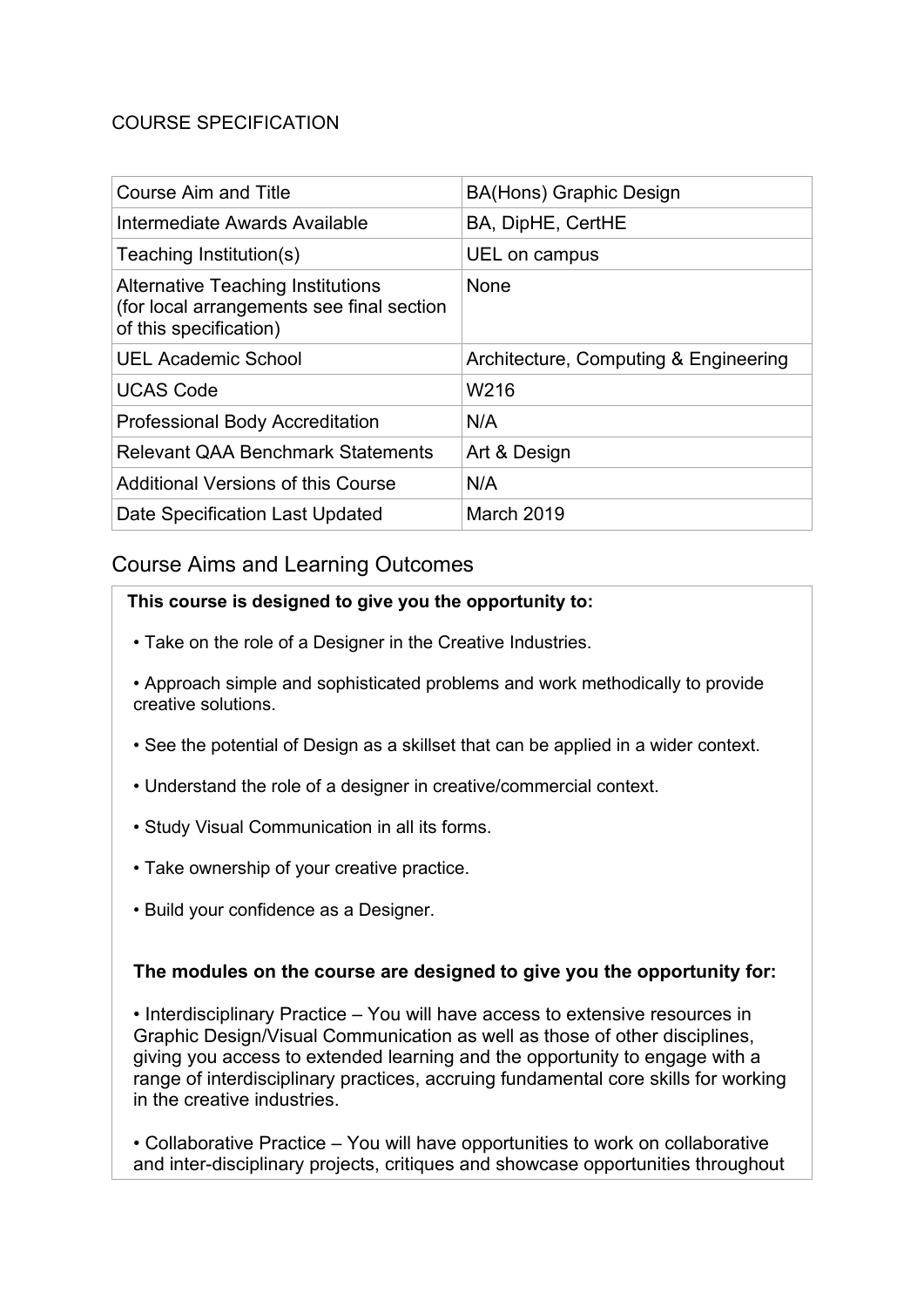the course, enabling you to develop an understanding of different working practices in creative industries settings.

• Professional Life (Mental Wealth) –Professional practice is foregrounded in each level in a Professional Life module, preparing you for entry into the creative industries or post-graduate study. You will begin professional practice from level 4 onwards.

• Contextual Studies- You will gain an appreciation of contemporary cultural development and the contribution of technological innovations to visual culture. Some of the module delivery will include shared learning opportunities with the cluster module students. In the final year of your study (level 6) you will have an option to choose between a theory-into-practice module, with an option module enabling you to apply your learning in a new media project (instead of a traditional written thesis).

#### **What you will learn:**

#### **Knowledge**

• Initiate and realise creative ideas from concept through to production and final presentation.

• Make connections throughout the design process between intention, outcomes, context and methods of dissemination.

• Competently and confidently apply a range of graphic design techniques/tools.

#### **Thinking skills**

• Demonstrate an understanding of the discussions that arise from the graphic designer's relationship with audiences, clients, markets, environments, users and consumers.

• Identify key theories and methodologies from relevant subjects that inform graphic design; including economic, social, environmental and ethical dimensions.

• Assimilate and articulate current and emerging media and technologies relevant to typography, information and systems.

#### **Subject-Based Practical skills**

• Employ convergent and divergent thinking in the processes of observation, investigation, speculative enquiry, visualisation and making.

• Develop a body of work that promotes an individual methodology.

• Initiate, develop and report on collaborative group projects that undertake ambitious lines of enquiry.

#### **Skills for life and work (general skills)**

• Articulate ideas and information in visual, oral and written forms.

• Proficient use of specific software/tools that can be applied when working in the creative industries.

• Be resourceful, ethical and entrepreneurial.

Unlike the students at other Universities dropping off a 'production line' we are interested in the individual having a fresh perspective and approach (divergent thinking). Those fresh ideas can be tested, using convergent and critical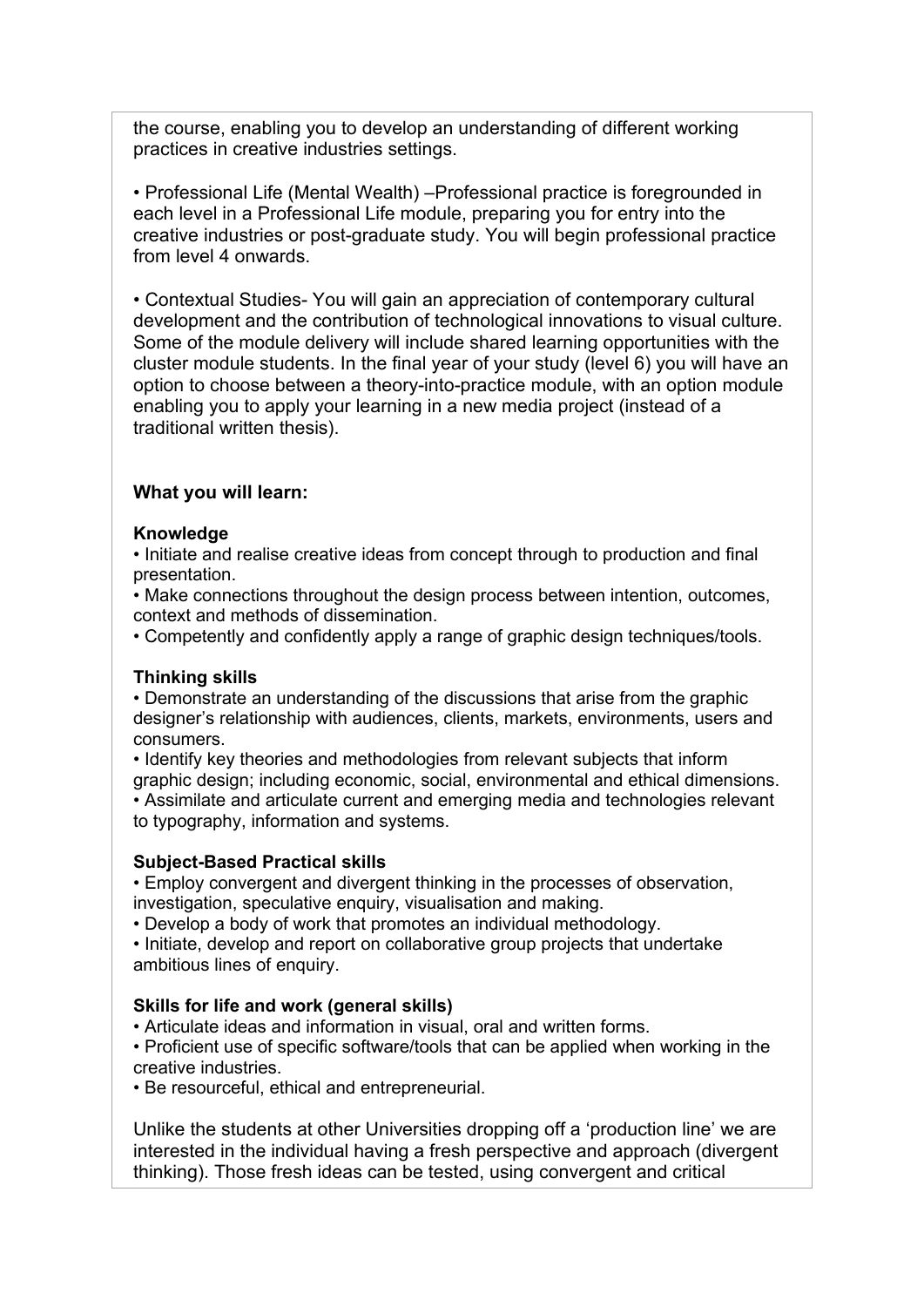thinking. It's this method that the creative industry needs its new talent have to be able to succeed in 4iR (Industry 4.0) and beyond.

Each level of study is supported by a creative industry speaker series, allowing you to identify possible career paths for employability and /or entrepreneurship. You will also meet our successful alumni who visit your showcases and presentations, allowing you to feel part of the community of East London Designers and Visual Communicators.

# Learning and Teaching

# **Knowledge is developed through**

- Practical workshops
- Lectures, Seminars and discussion
- Group tutorials
- One-to-one tutorials
- Knowledge-based activities with feedback
- Research skills-based activities with feedback
- Guest lectures
- Critiques and peer-review feedback
- Guided reading and independent research

# **Thinking skills are developed through**

- Reflective activities with feedback
- Research skills-based activities with feedback
- Seminars and discussion
- Practical fieldtrips
- Museum/ gallery visits /industry visits
- Presentations
- Group tutorials
- One-to-one tutorials
- Problem solving and reflection
- Writing and composition

# **Practical skills are developed through**

- Practical workshops
- Creative project work
- Portfolio development
- Guided and supported independent activities in specialist facilities
- (e.g. in print rooms, shoot studio, immersive studio, edit suits)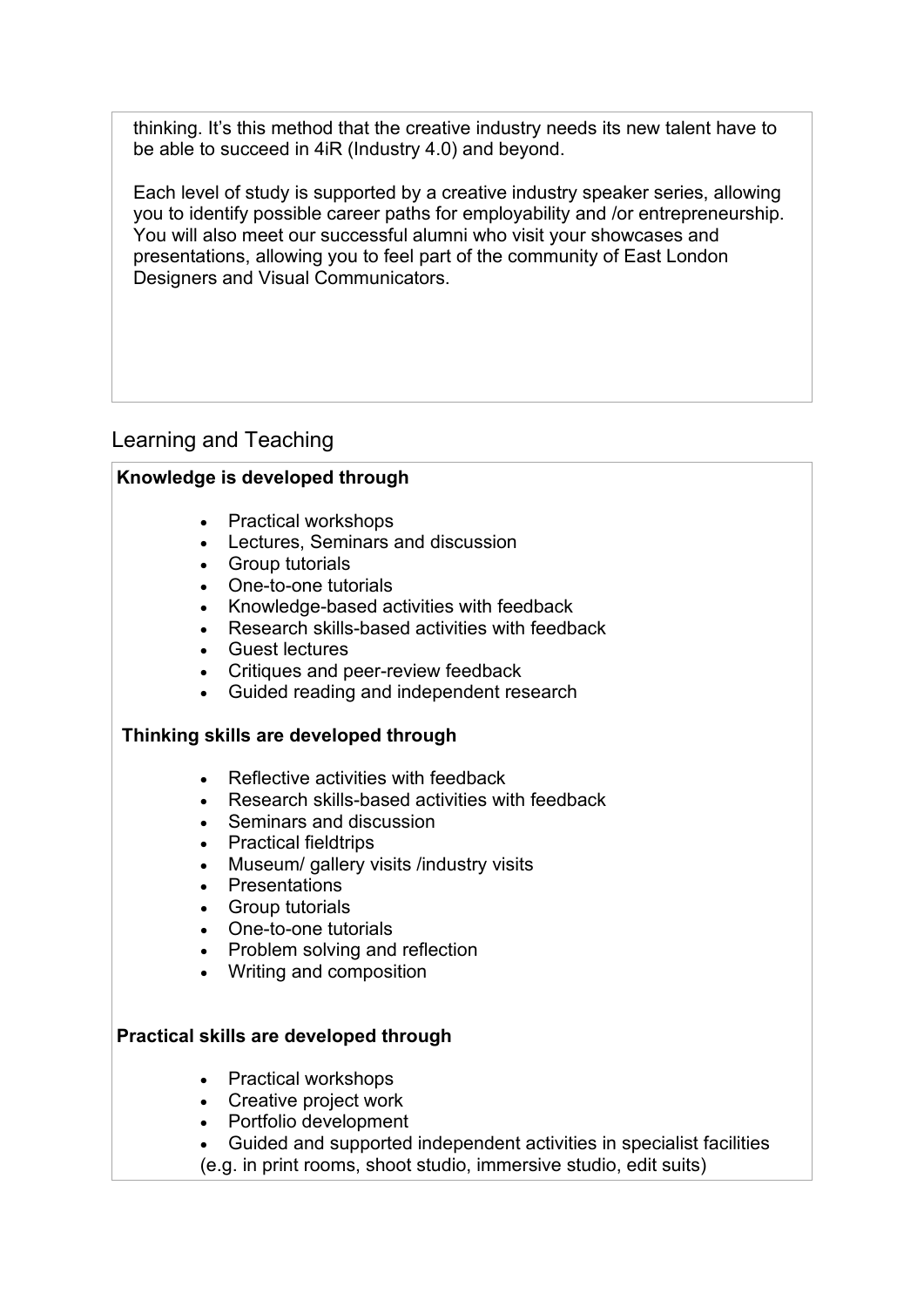- Self-directed projects
- Work in progress critiques with feedback
- Group tutorials
- One-to-one tutorials
- Peer review feedback (in crits and presentations)
- Exhibitions
- Graduate shows
- Film Screenings

#### **Skills for life and work (general skills) are developed through**

- Group work and collaboration
- Planning creative projects with feedback
- Project work- independent, collaborative or self-directed
- Presentations
- Research skills-based activities with feedback
- Live briefs/ projects/ client-based projects

# Assessment

Knowledge is assessed by

- Coursework
- Learning Journal (inc Research, Development and Professional Development tasks)
- Presentations
- Critiques
- Notebook / sketchbook completion
- Essays / Writing

#### Thinking skills are assessed by

- Coursework
- Learning Journal (inc Research, Development and Professional Development tasks)
- Presentations
- Critiques
- Notebook / sketchbook completion
- Essays / Writing

#### Practical skills are assessed by

- Coursework
- Learning Journal (inc Research, Development and Professional Development tasks)
- Presentations
- Critiques
- Notebook / sketchbook completion
- Essays / Writing
- Graduate shows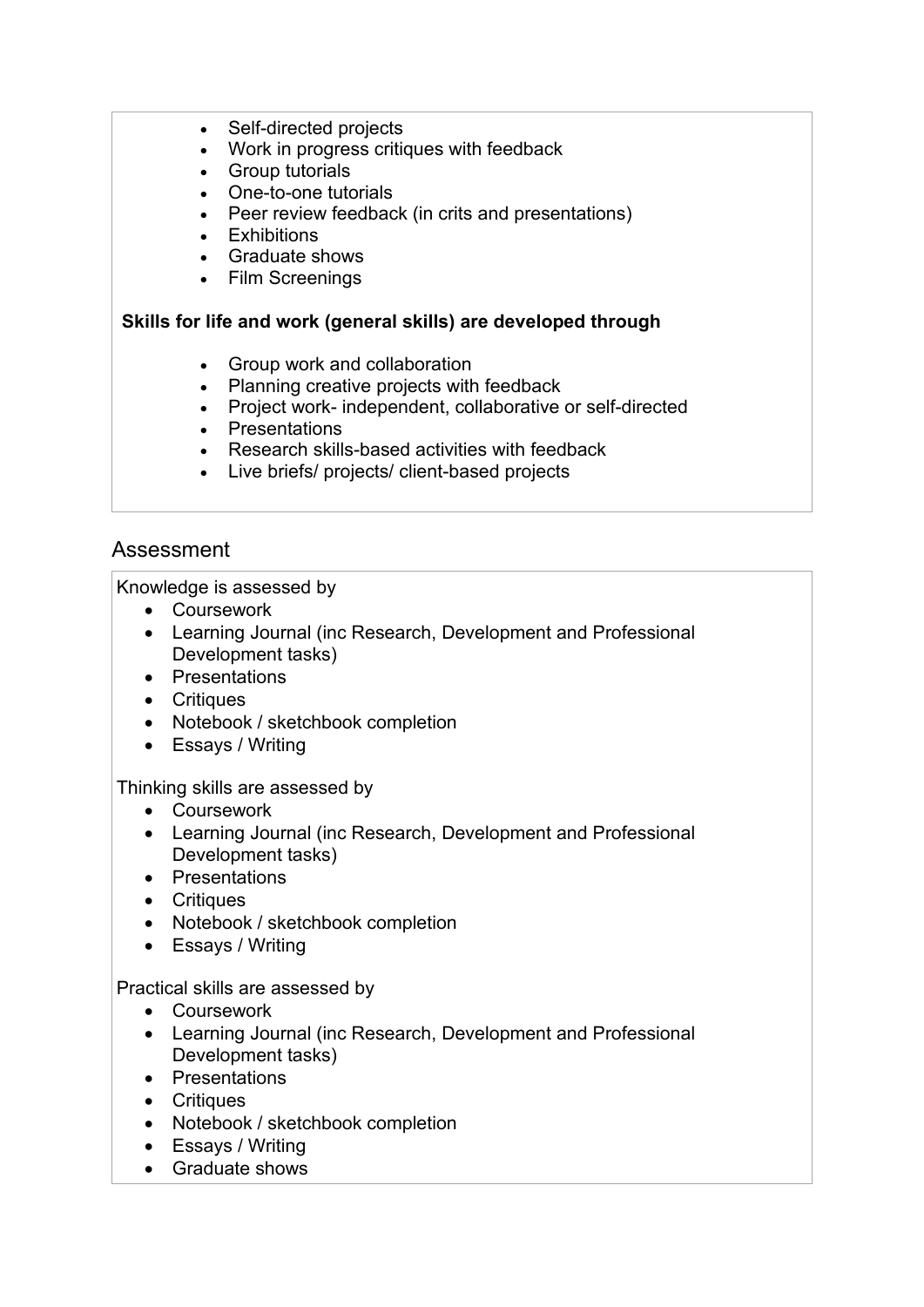• Online portfolio

Skills for life and work (general skills) are assessed by

- Project work
- Group work
- Learning Journal (inc Research, Development and Professional Development tasks)
- Presentations
- Engagement in professional and collaborative practice
- Time management in relation to meeting project deadlines

Students with disabilities and/or particular learning needs should discuss assessments with the Course Leader to ensure they are able to fully engage with all assessment within the course.

# Work or Study Placements

We encourage full time students to seek work experience during their academic course, either during the summer vacations, or to take a sandwich year out between level 5 and level 6 or their studies. Those students who successfully opt for the sandwich placement will be enrolled on a 120 credit Industrial Sandwich Placement module VA\*\*\* which will appear in the final transcript as evidence of the sandwich placement year.   An employment liaison officer oversees the administration of the year out placements and assists in helping students secure a placement. 

# Course Structure

All courses are credit-rated to help you to understand the amount and level of study that is needed.

One credit is equal to 10 hours of directed study time (this includes everything you do e.g. lecture, seminar and private study).

Credits are assigned to one of 5 levels:

- 3 Equivalent in standard to GCE 'A' level and is intended to prepare students for year one of an undergraduate degree course.
- 4 Equivalent in standard to the first year of a full-time undergraduate degree course.
- 5 Equivalent in standard to the second year of a full-time undergraduate degree course.
- 6 Equivalent in standard to the third year of a full-time undergraduate degree course.
- 7 Equivalent in standard to a Masters degree.

Courses are made up of modules that are each credit weighted.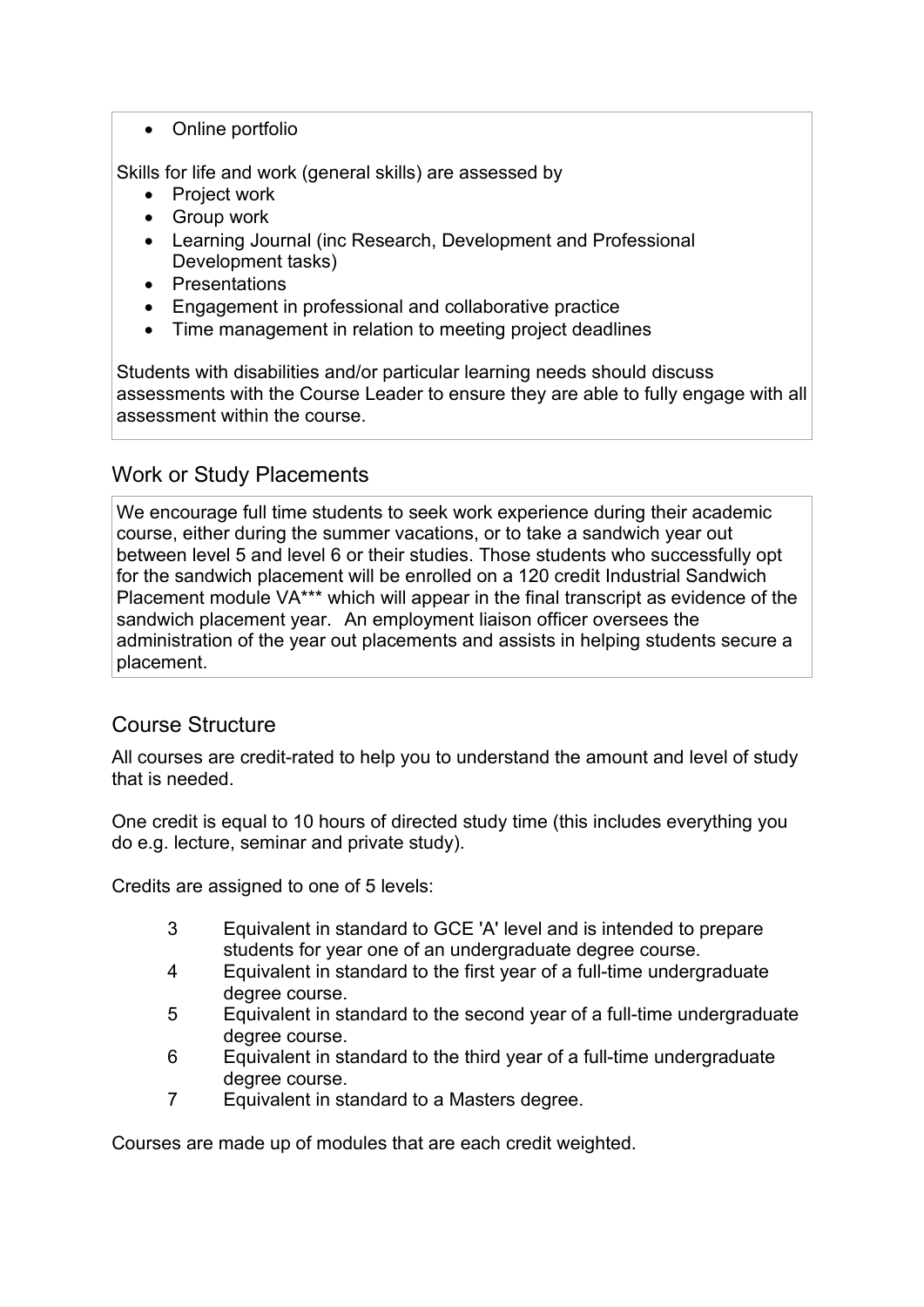The module structure of this course:

| Level          | <b>Module</b><br>Code | <b>Module Title</b>                                    | <b>Credit</b><br>Weighting | <b>Core/Option</b> | <b>Available by</b><br><b>Distance</b><br>Learning?<br>Y/N |
|----------------|-----------------------|--------------------------------------------------------|----------------------------|--------------------|------------------------------------------------------------|
| $\overline{4}$ | VA4026                | <b>Professional Life 1</b><br>(Mental Wealth)          | 20                         | Core               | N                                                          |
| 4              | VA4012                | Practice 1                                             | 20                         | Core               | N                                                          |
| 4              | VA4011                | <b>Contextual Studies 1</b>                            | 20                         | Core               | N                                                          |
| $\overline{4}$ | VA4025                | Research into<br>Practice 1                            | 20                         | Core               | N                                                          |
| $\overline{4}$ | VA4013                | <b>Experimentation and</b><br>Application 1A           | 20                         | Core               | N                                                          |
| $\overline{4}$ | VA4024                | <b>Experimentation and</b><br><b>Application 1B</b>    | 20                         | Core               | N                                                          |
|                |                       |                                                        |                            |                    |                                                            |
| 5              | VA5026                | <b>Professional Life 2</b><br>(Mental Wealth)          | 20                         | Core               | N                                                          |
| 5              | VA5012                | Practice 2                                             | 20                         | Core               | N                                                          |
| 5              | VA5011                | <b>Contextual Studies 2</b>                            | 20                         | Core               | $\mathsf{N}$                                               |
| 5              | VA5025                | Research into<br>Practice 2                            | 20                         | Core               | N                                                          |
| 5              | VA5013                | Advanced<br><b>Experimentation and</b><br>Applications | 20                         | Core               | N                                                          |
| 5              | VA5022                | <b>Advanced Practice</b>                               | 20                         | Core               | N                                                          |
|                |                       |                                                        |                            |                    |                                                            |
| $\mathsf{P}$   | <b>VA5027</b>         | <b>Industrial Sandwich</b><br>Placement                | 120P                       | Optional           | N                                                          |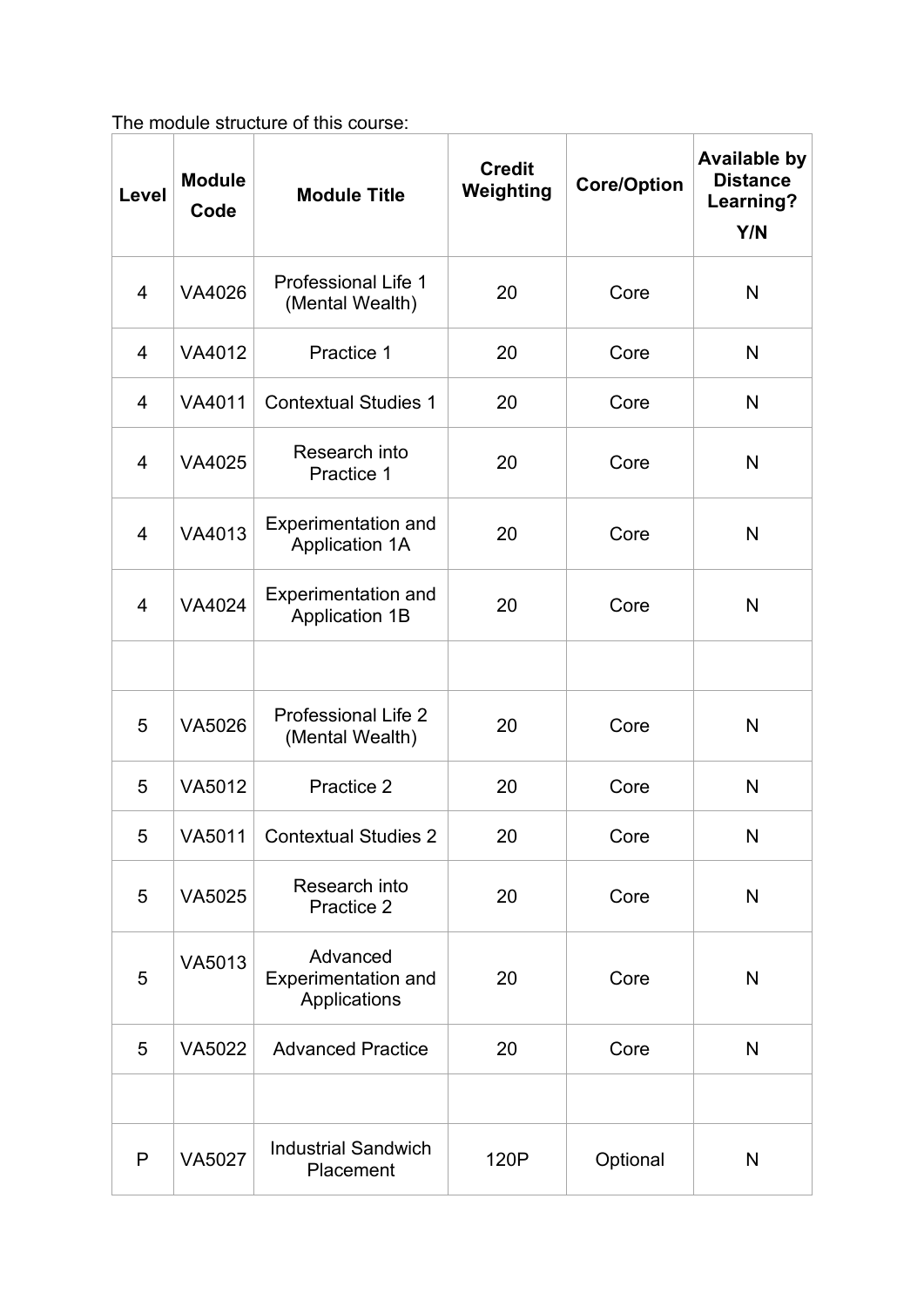| 6 | VA6026        | <b>Professional Life 3</b><br>(Mental Wealth)                   | 20 | Core   | N            |
|---|---------------|-----------------------------------------------------------------|----|--------|--------------|
| 6 | VA6012        | Practice 3                                                      | 20 | Core   | N            |
| 6 | VA6027        | Independent Major<br>Project Part A                             | 20 | Core   | N            |
| 6 | <b>VA6028</b> | <b>Independent Major</b><br><b>Project Part B</b>               | 20 | Core   | $\mathsf{N}$ |
| 6 | VA6215        | Research into<br>Practice 3 - Graphic<br>Design & Illustration  | 40 | Option | Y            |
| 6 | VA6415        | Research into<br>Practice 3-Extended<br><b>Research Project</b> | 40 | Option | N            |

*Please note: Optional modules might not run every year, the course team will decide on an annual basis which options will be running, based on student demand and academic factors, in order to create the best learning experience.*

Additional detail about the course module structure:

Insert any descriptive information that will clarify the module structure to students.

A core module for a course is a module which a student must have passed (i.e. been awarded credit) in order to achieve the relevant named award. An optional module for a course is a module selected from a range of modules available on the course.

The overall credit-rating of this course is 360 credits. If for some reason you are unable to achieve this credit you may be entitled to an intermediate award, the level of the award will depend on the amount of credit you have accumulated. You can read the University Student Policies and Regulations on the UEL website.

Course Specific Regulations

N/A

Typical Duration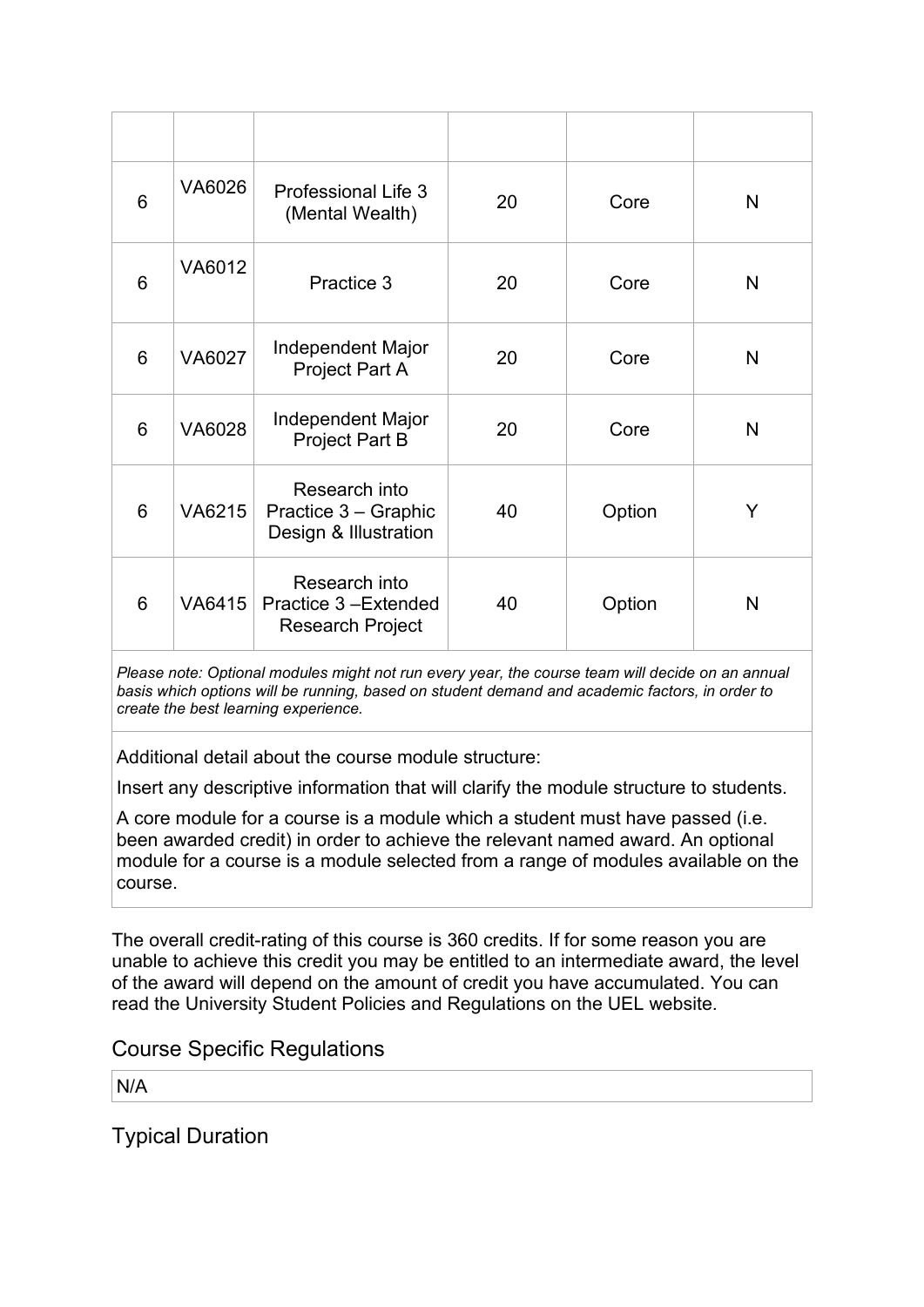It is possible to move from full-time to part-time study and vice-versa to accommodate any external factors such as financial constraints or domestic commitments. Many of our students make use of this flexibility and this may impact on the overall duration of their study period.

The expected duration of this course is 3 years full-time or 5-6 years part-time.

A student cannot normally continue study on a course after 4 years of study in full time mode unless exceptional circumstances apply and extenuation has been granted. The limit for completion of a course in part time mode is 7 years from first enrolment.

# Further Information

More information about this course is available from:

- The UEL web site (www.uel.ac.uk)
- The course handbook
- Module study guides
- UEL Manual of General Regulations (available on the UEL website)
- UEL Quality Manual (available on the UEL website)
- School web pages

All UEL courses are subject to thorough course approval procedures before we allow them to commence. We also constantly monitor, review and enhance our courses by listening to student and employer views and the views of external examiners and advisors.

# **Additional costs:**

# **Studio Fee**

After lots of thought and student consultation we have studio fee system for this course.

We understand sometimes its difficult for students to find money for experiences such as Trips etc during the year when their student loans have dried up. By collecting a Studio Fee it allows us to plan and contribute to the cost of these types of experiences meaning everyone can participate.

The studio fee represents our best estimate of the yearly costs Involved for students to participate in experiences, we feel, shape their learning experience such as Trips, Publications, Workshops (see list).

The aim is to allow all students to plan ahead for the costs involved while on the course. We want to be inclusive, and allow all students to participate fully with these experiences and not be left out because they have run out of money or underestimated the true cost of participating.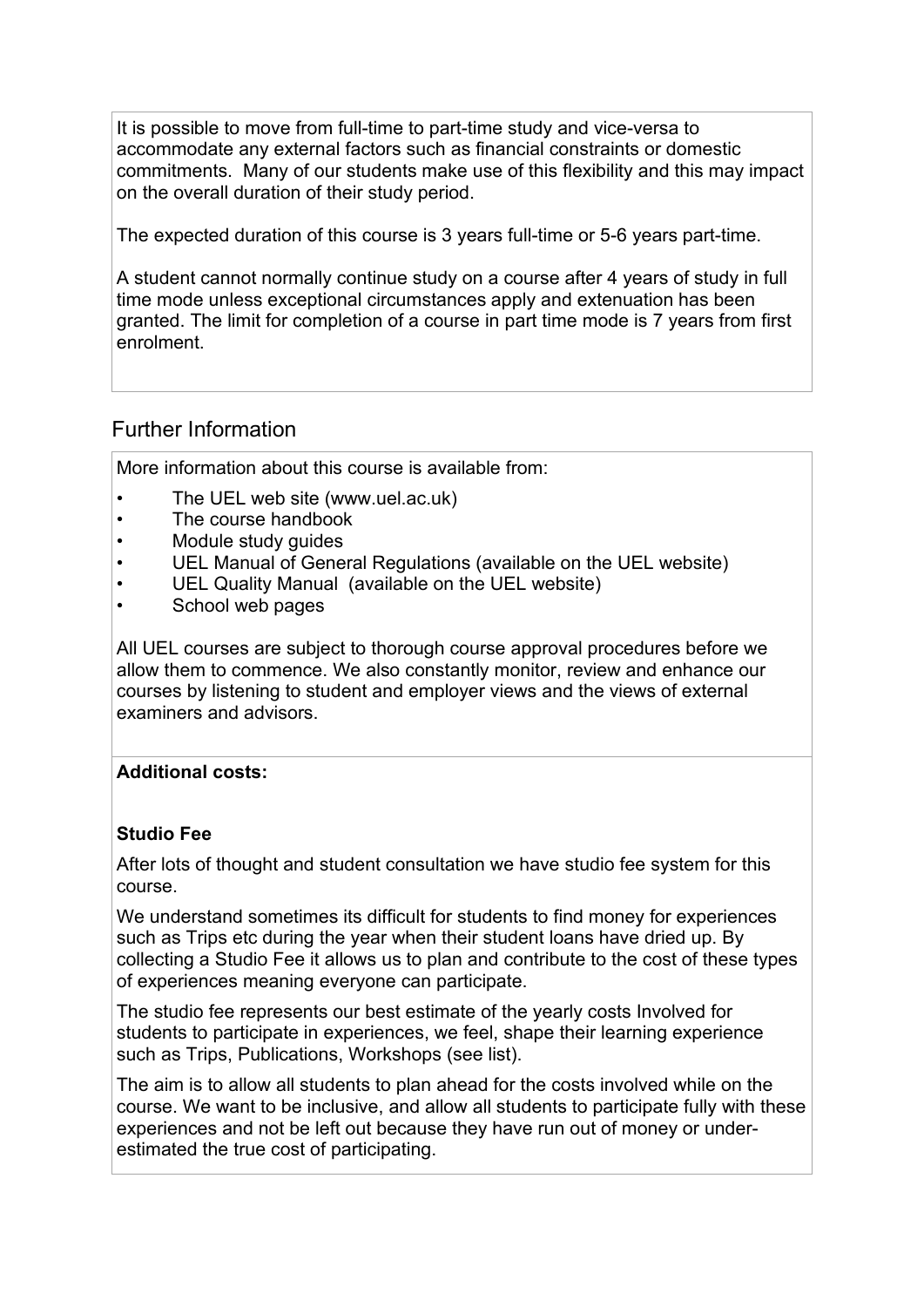We don't consider this to be the final costs involved but allows the costs above these amounts to be manageable within normal weekly day to day budget.

For example:

We might decide to take all the students on a trip to the Cinema to see a show. We have allocated £15 for that trip from the studio fee. It maybe the case the tickets are £15.50 so each student will need to pay a topup at the time of the trip of £0.50.

By doing it this way students would only need to find the £0.50 rather than the whole £15.50 as they have already paid the Studio Fee at the beginning of the year.

# **What if I don't go on the trip?**

If you decide to not go on the trip/experience or can't make it for some reason, your portion of the studio fee allocated for this task will simply stay in the fund for spending on other things. So you won't get a refund for that bit.

# **What about money left over?**

We will spend all the money left at the end of the year on the summer degree show (or final show). If an odd amount less that £5 is left after that we will roll over to the next years budget. If it's your final year that amount will feed in to the incoming year group (Level 4). Reason being if £4.58 is left we would have to divide that up and refund everyone a few pence.

# **How much is the Studio Fee?**

The Studio Fee amount payable will be set at the beginning of the year ahead of teaching (week 1). There is an upper limit of £200.

As described this will aim to cover the costs of Trips, Visits etc, however its likely it won't cover all the costs involved.

#### **Tools of the trade:** *These range from simple tools such as;*

Cutting mats, scalpels, pens, pencils, metal ruler, scissors, masking tape, magic tape, USB sticks, note books, sketch books.

*To the more sophisticated tools such as;* 

Laptop (Apple Macintosh/PC) including Creative software (Adobe Creative Suite).